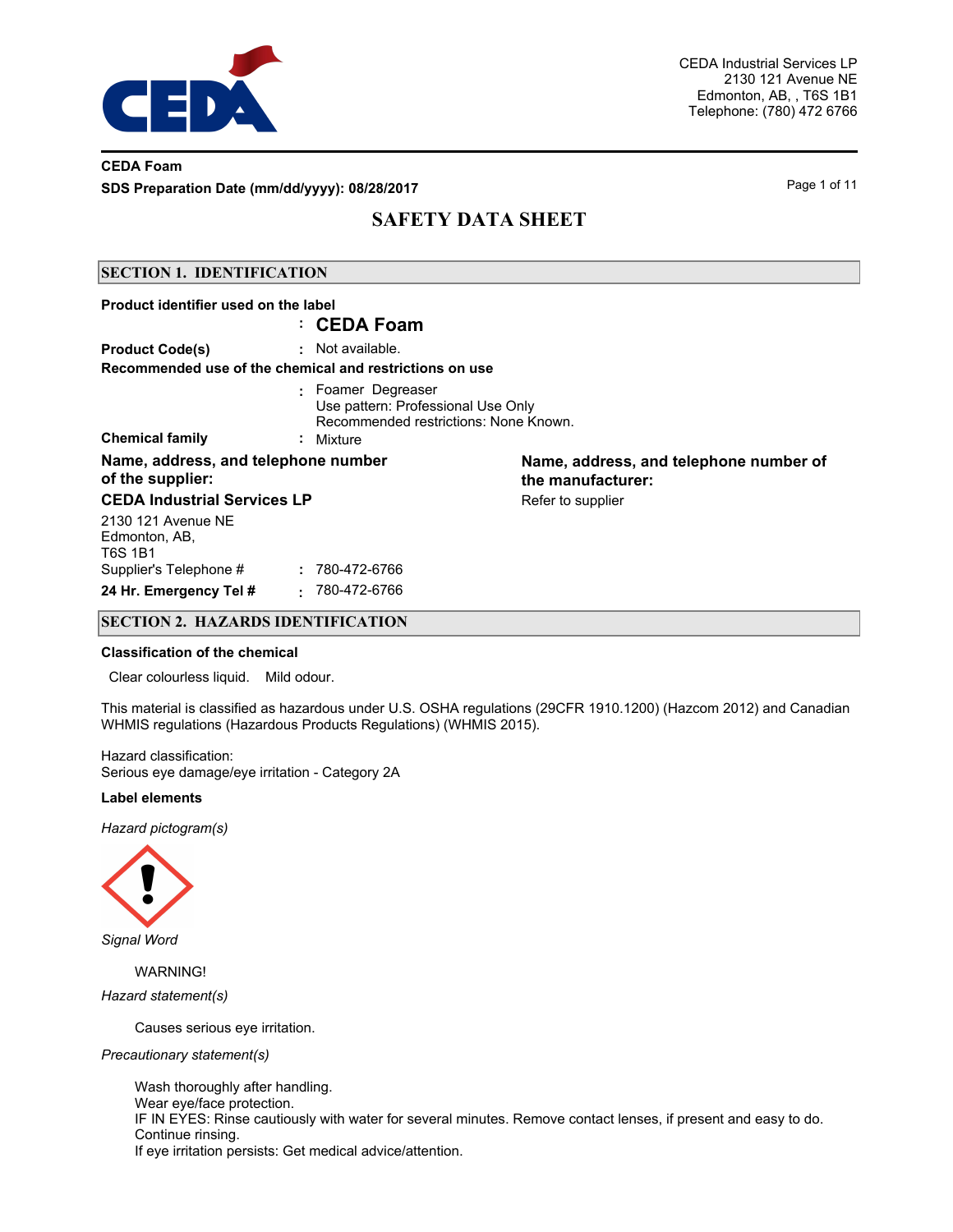

# **CEDA Foam SDS Preparation Date (mm/dd/yyyy): 08/28/2017** Page 2 of 11

# **SAFETY DATA SHEET**

### **Other hazards**

Other hazards which do not result in classification:

Direct skin contact may cause slight or mild, transient irritation. Ingestion may cause gastrointestinal irritation, nausea, vomiting and diarrhea.

### **SECTION 3. COMPOSITION/INFORMATION ON INGREDIENTS**

#### Mixture

| <b>Chemical name</b>                               | Common name and synonyms     | CAS#       | Concentration (% by weight) |
|----------------------------------------------------|------------------------------|------------|-----------------------------|
| Dipropylene glycol monomethyl ether                | <b>DPGME</b>                 | 34590-94-8 | $10.0 - 12.0$               |
| Alcohols, C9-11-iso-, C10-rich,<br>ethoxylated     | Ethoxylated isodecyl alcohol | 78330-20-8 | $3.0 - 5.0$                 |
| Alcohols ethoxylated                               | Alcohols, C7-21, ethoxylated | 68991-48-0 | $3.0 - 5.0$                 |
| Sulfuric acid, monododecyl ester,<br>ammonium salt | Ammonium lauryl sulfate      | 2235-54-3  | $0.5 - 1.0$                 |

The % concentrations for the above listed chemicals will vary from batch to batch. Concentrations listed represent the actual concentration range for each chemical.

#### **SECTION 4. FIRST-AID MEASURES**

#### **Description of first aid measures**

| Ingestion    | : Do NOT induce vomiting. Have victim rinse mouth with water, then give one to two                                                                                                                                                                                                                                                                       |
|--------------|----------------------------------------------------------------------------------------------------------------------------------------------------------------------------------------------------------------------------------------------------------------------------------------------------------------------------------------------------------|
|              | glasses of water to drink. Never give anything by mouth to an unconscious person.<br>Call a POISON CENTER or doctor/physician if you feel unwell.                                                                                                                                                                                                        |
| Inhalation   | : If inhaled, move to fresh air. If breathing is difficult, give oxygen by qualified medical<br>personnel only. If breathing has stopped, give artificial respiration. Obtain medical<br>attention if symptoms develop and persist.                                                                                                                      |
| Skin contact | : Flush skin with large amounts of water. If irritation or symptoms develop, seek medical<br>attention.                                                                                                                                                                                                                                                  |
| Eye contact  | : Flush eyes with water for at least 15 minutes. Immediately call a POISON CENTER or<br>doctor/physician.                                                                                                                                                                                                                                                |
|              | Most important symptoms and effects, both acute and delayed                                                                                                                                                                                                                                                                                              |
|              | : Causes serious eve irritation. Symptoms may include redness, pain, tearing and<br>conjunctivitis. May cause respiratory irritation. Symptoms may include sore throat,<br>running nose and shortness of breath. Direct skin contact may cause slight or mild.<br>transient irritation. Ingestion may cause irritation of the mouth, throat and stomach. |
|              | Indication of any immediate medical attention and special treatment needed                                                                                                                                                                                                                                                                               |

**:** Treat symptomatically.

#### **SECTION 5. FIRE-FIGHTING MEASURES**

#### **Extinguishing media**

*Suitable extinguishing media*

**:** Use media suitable to the surrounding fire such as water fog or fine spray, alcohol foams, carbon dioxide and dry chemical.

*Unsuitable extinguishing media*

**:** Do not use a solid water stream as it may scatter and spread fire.

## **Special hazards arising from the substance or mixture / Conditions of flammability**

**:** Burning may produce irritating, toxic and obnoxious fumes. Contains oxidizers, which may increase the burning rate of combustible materials with flare-burning effect.

## **Flammability classification (OSHA 29 CFR 1910.106)**

**:** Not flammable.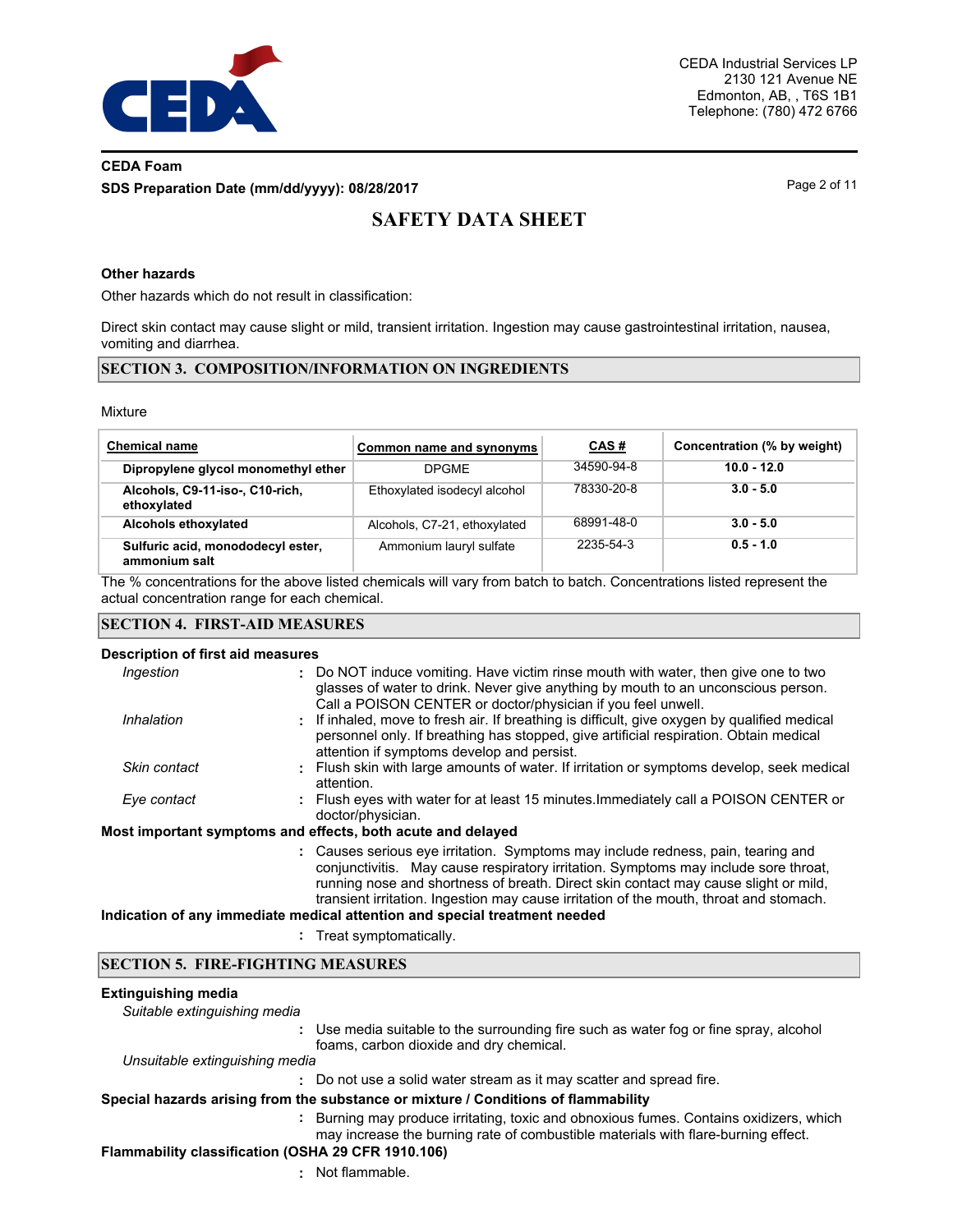

## **CEDA Foam SDS Preparation Date (mm/dd/yyyy): 08/28/2017** Page 3 of 11

# **SAFETY DATA SHEET**

#### **Hazardous combustion products**

**:** Sodium oxides. ;Carbon oxides; Nitrogen oxides (NOx)

#### **Special protective equipment and precautions for firefighters**

*Protective equipment for fire-fighters*

**:** Firefighters must use standard protective equipment including flame retardant coat, helmet with face shield, gloves, rubber boots, and in enclosed spaces, SCBA.

*Special fire-fighting procedures*

**:** Firefighters should wear proper protective equipment and self-contained breathing apparatus with full face piece operated in positive pressure mode. Move containers from fire area if safe to do so. Water spray may be useful in cooling equipment exposed to heat and flame.

#### **SECTION 6. ACCIDENTAL RELEASE MEASURES**

#### **Personal precautions, protective equipment and emergency procedures**

(see Section 13).

Restrict access to area until completion of clean-up. Ensure clean-up is conducted by **:** trained personnel only. Wear suitable protective equipment. Refer to protective measures listed in sections 7 and 8. Restrict access to area until completion of clean-up. **Environmental precautions :** Ensure spilled product does not enter drains, sewers, waterways, or confined spaces. Ventilate area of release. Stop spill or leak at source if safely possible. Dike for water **:** control. Contain and absorb spilled liquid with non-combustible, inert absorbent material (e.g. sand), then place absorbent material into a container for later disposal **Methods and material for containment and cleaning up**

#### **Special spill response procedures**

- **:** Contact appropriate local and provincial environmental authorities for assistance and/or reporting requirements.
	- US CERCLA Reportable quantity (RQ): See section 15.

### **SECTION 7. HANDLING AND STORAGE**

#### **Precautions for safe handling**

|                                    | : Use only outdoors or in a well-ventilated area. Wear eye protection/face protection.<br>Avoid contact with eyes, skin and clothing. Keep away from incompatibles. Keep<br>containers tightly closed when not in use. Wash thoroughly after handling. Avoid<br>breathing mist or vapor. |
|------------------------------------|------------------------------------------------------------------------------------------------------------------------------------------------------------------------------------------------------------------------------------------------------------------------------------------|
| <b>Conditions for safe storage</b> | Store locked up. Store in a cool, dry, well-ventilated area. Storage area should be<br>clearly identified, clear of obstruction and accessible only to trained and authorized<br>personnel.                                                                                              |
| Incompatible materials             | : Strong acids: Strong oxidizing agents                                                                                                                                                                                                                                                  |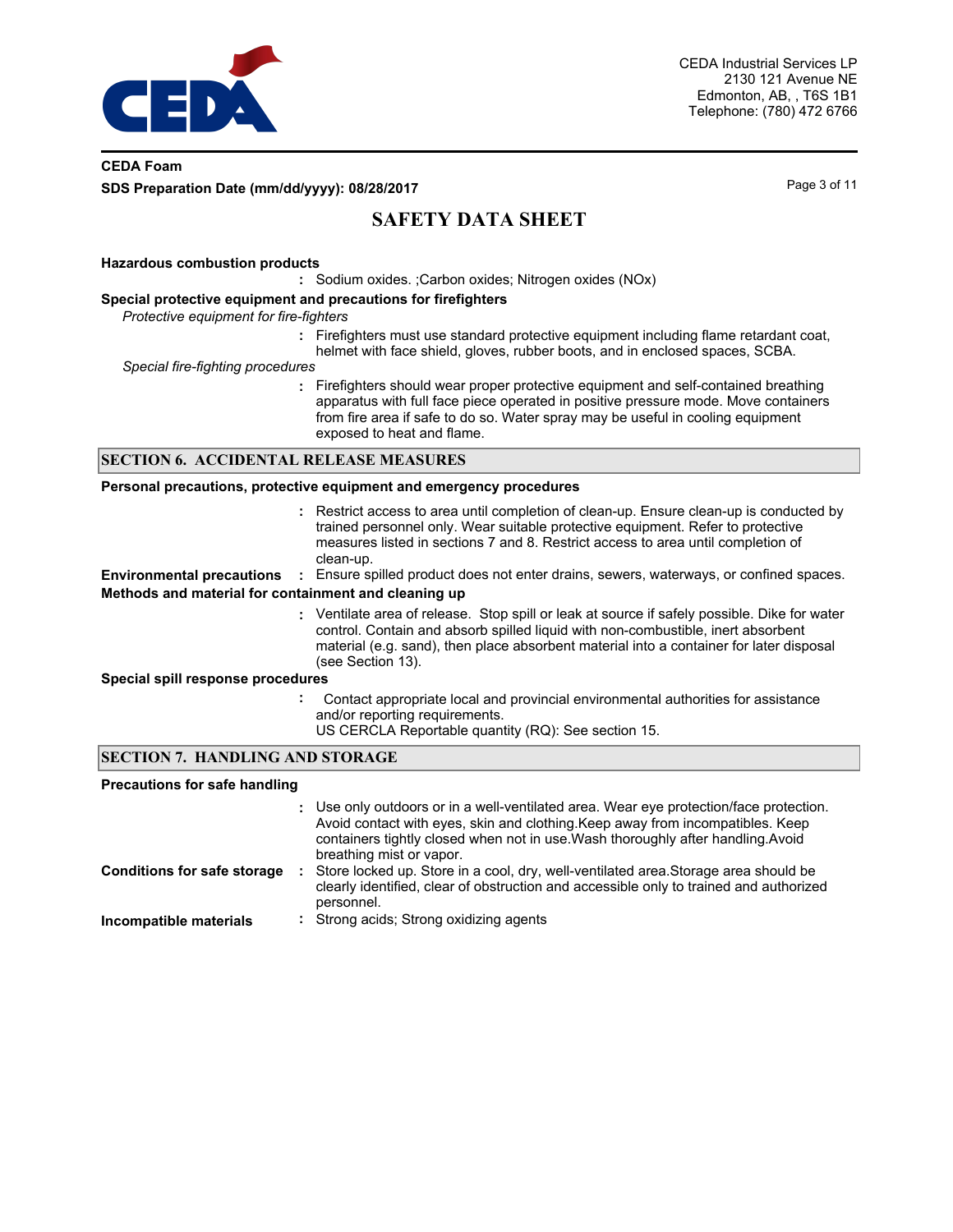

# **CEDA Foam SDS Preparation Date (mm/dd/yyyy): 08/28/2017** Page 4 of 11

# **SAFETY DATA SHEET**

## **SECTION 8. EXPOSURE CONTROLS / PERSONAL PROTECTION**

| <b>Exposure Limits:</b>                            |                  |                  |                  |                  |
|----------------------------------------------------|------------------|------------------|------------------|------------------|
| <b>Chemical Name</b>                               | <b>ACGIH TLV</b> |                  | <b>OSHA PEL</b>  |                  |
|                                                    | <b>TWA</b>       | <b>STEL</b>      | <b>PEL</b>       | <b>STEL</b>      |
| Dipropylene glycol monomethyl<br>ether             | 100ppm (skin)    | 150ppm (skin)    | 100ppm (skin)    |                  |
| Alcohols, C9-11-iso-, C10-rich,<br>ethoxylated     | N/Av             | N/A <sub>v</sub> | N/Av             | N/A <sub>v</sub> |
| Alcohols ethoxylated                               | N/Av             | N/A <sub>v</sub> | N/Av             | N/A <sub>v</sub> |
| Sulfuric acid, monododecyl<br>ester, ammonium salt | N/Av             | N/A <sub>v</sub> | N/A <sub>v</sub> | N/A <sub>v</sub> |

#### **Exposure controls**

### **Ventilation and engineering measures**

|                                       | : Use in a well-ventilated area. Use general or local exhaust ventilation to maintain air<br>concentrations below recommended exposure limits.                                                                           |
|---------------------------------------|--------------------------------------------------------------------------------------------------------------------------------------------------------------------------------------------------------------------------|
| <b>Respiratory protection</b>         | : Use the indicated respiratory protection if the occupational exposure limit is exceeded<br>and/or in case of product release (dust and/or fumes). Advice should be sought from<br>respiratory protection specialists.  |
| <b>Skin protection</b>                | Wear protective gloves. Advice should be sought from glove suppliers.                                                                                                                                                    |
| Eye / face protection                 | Wear eye/face protection. Wear safety glasses with side shields (or goggles).                                                                                                                                            |
| Other protective equipment            | Wear sufficient clothing to prevent skin contact. Depending on conditions of use, an<br>impervious apron should be worn. An eyewash station and safety shower should be<br>made available in the immediate working area. |
| <b>General hygiene considerations</b> |                                                                                                                                                                                                                          |
|                                       | Avoid contact with skin, eyes and clothing. Upon completion of work, wash hands                                                                                                                                          |

before eating, drinking, smoking or use of toilet facilities. Handle in accordance with good industrial hygiene and safety practice.

# **SECTION 9. PHYSICAL AND CHEMICAL PROPERTIES**

| Appearance                                          | : Clear colourless liquid. |
|-----------------------------------------------------|----------------------------|
| Odour                                               | Mild odour.                |
| <b>Odour threshold</b>                              | : N/Av                     |
| рH                                                  | $: 7-8$                    |
| <b>Melting/Freezing point</b>                       | $0^{\circ}$ C              |
| Initial boiling point and boiling range             |                            |
|                                                     | : Not available.           |
| <b>Flash point</b>                                  | $: >93^{\circ}$ C          |
| <b>Flashpoint (Method)</b>                          | $:$ Tag closed cup         |
| <b>Evaporation rate (BuAe = 1)</b> : Not available. |                            |
| Flammability (solid, gas)                           | : Not applicable.          |
| Lower flammable limit (% by vol.)                   |                            |
|                                                     | N/Ap                       |
| Upper flammable limit (% by vol.)                   |                            |
|                                                     | : N/Ap                     |
| <b>Oxidizing properties</b>                         | : Not applicable           |
| <b>Explosive properties</b>                         | : Not applicable.          |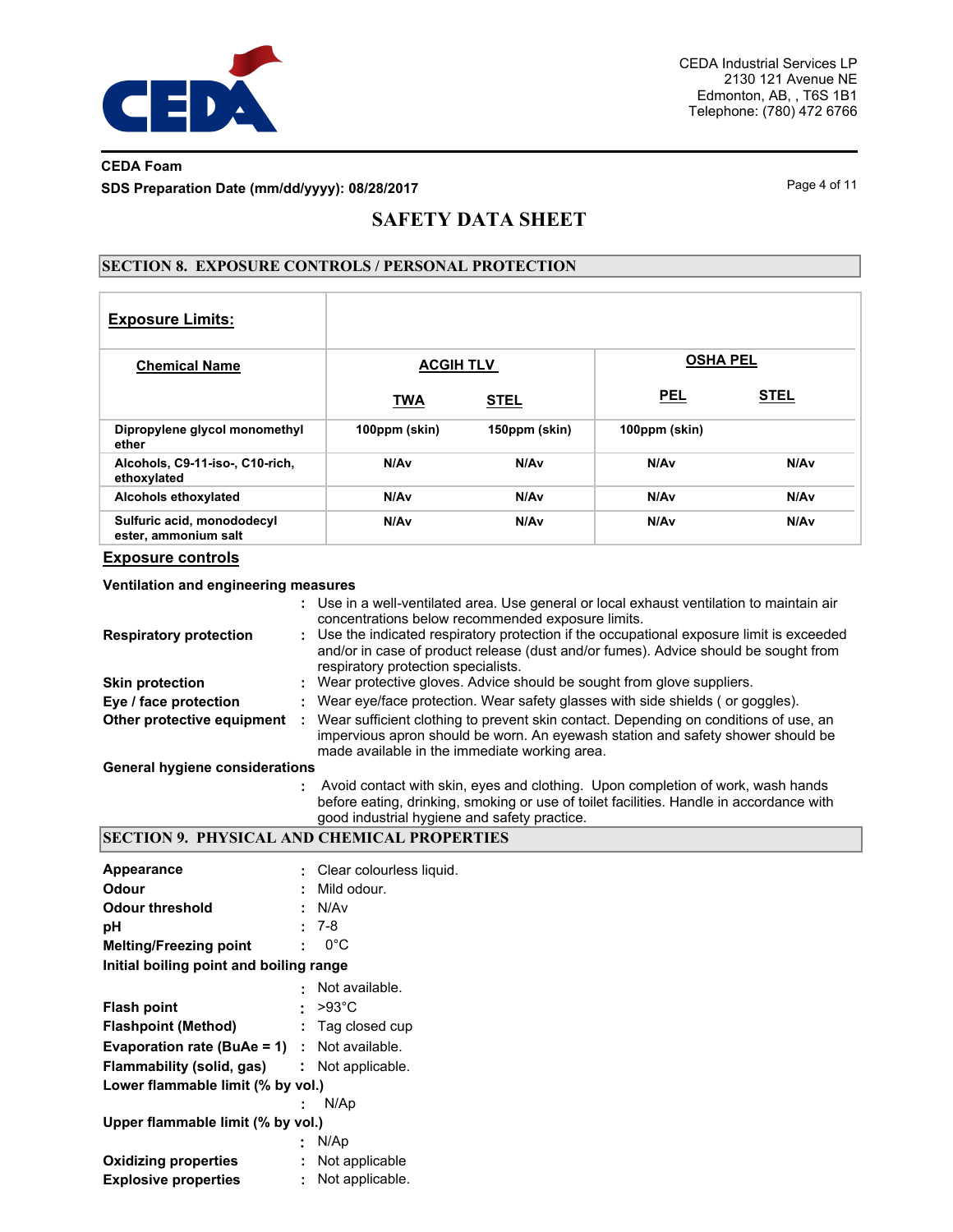

## **CEDA Foam SDS Preparation Date (mm/dd/yyyy): 08/28/2017** Page 5 of 11

# **SAFETY DATA SHEET**

| Vapour pressure                                   |    | : Not available.                                                                  |
|---------------------------------------------------|----|-----------------------------------------------------------------------------------|
| Vapour density                                    |    | : Not available.                                                                  |
| Relative density / Specific gravity               |    |                                                                                   |
|                                                   |    | : 1.010                                                                           |
| Solubility in water                               |    | : Soluble.                                                                        |
| Other solubility(ies)                             |    | : Not available.                                                                  |
|                                                   |    | Partition coefficient: n-octanol/water or Coefficient of water/oil distribution   |
|                                                   |    | : N/Av                                                                            |
| <b>Auto-ignition temperature</b>                  |    | Not applicable.                                                                   |
| <b>Decomposition temperature :</b> Not available. |    |                                                                                   |
| <b>Viscosity</b>                                  |    | : Not available.                                                                  |
| Volatiles (% by weight)                           | ÷. | Not available.                                                                    |
| <b>Volatile organic Compounds (VOC's)</b>         |    |                                                                                   |
|                                                   |    | : N/Av                                                                            |
| Absolute pressure of container                    |    |                                                                                   |
|                                                   |    | : N/Ap                                                                            |
| <b>Flame projection length</b>                    |    | : N/Ap                                                                            |
| Other physical/chemical comments                  |    |                                                                                   |
|                                                   |    | : None known or reported by the manufacturer.                                     |
| <b>SECTION 10. STABILITY AND REACTIVITY</b>       |    |                                                                                   |
| <b>Reactivity</b>                                 |    | : This product is not reactive.                                                   |
| <b>Chemical stability</b>                         |    | : Material is stable under normal conditions.                                     |
| Possibility of hazardous reactions                |    |                                                                                   |
|                                                   |    | No dangerous reaction known under conditions of normal use.                       |
| <b>Conditions to avoid</b>                        |    | : Avoid contact with incompatible materials. Do not use in areas without adequate |

- 
- ventilation. **Incompatible materials :** See Section 7 (Handling and Storage) for further details.

**Hazardous decomposition products**

None known, refer to hazardous combustion products in Section 5. **:**

## **SECTION 11. TOXICOLOGICAL INFORMATION**

#### **Information on likely routes of exposure:**

| Routes of entry inhalation | : YES |
|----------------------------|-------|
| Routes of entry skin & eye | : YES |

|  | <b>Routes of entry Ingestion</b> | YES |
|--|----------------------------------|-----|
|  |                                  |     |

**Routes of exposure skin absorption**

#### **:** NO

## **Potential Health Effects:**

#### **Signs and symptoms of short-term (acute) exposure**

*Sign and symptoms Inhalation*

**:** May cause respiratory irritation. Symptoms may include sore throat, running nose and shortness of breath.

*Sign and symptoms ingestion*

- **:** Ingestion may cause gastrointestinal irritation, nausea, vomiting and diarrhea.
- *Sign and symptoms skin* **:** May cause mild transient irritation.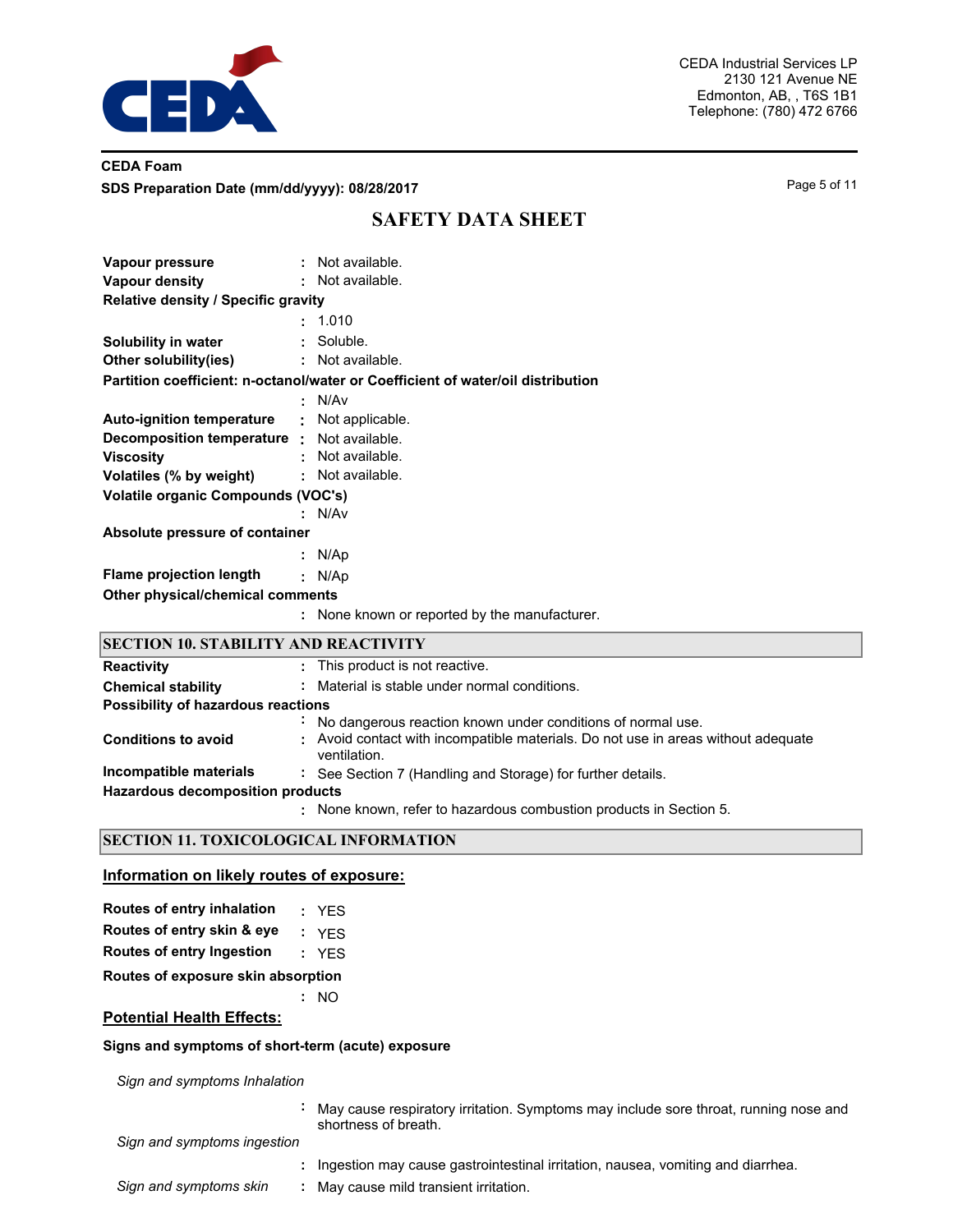

## **CEDA Foam SDS Preparation Date (mm/dd/yyyy): 08/28/2017** Page 6 of 11

# **SAFETY DATA SHEET**

| Sign and symptoms eyes                           | Causes serious eye irritation. Symptoms may include redness, pain, tearing and<br>conjunctivitis.                                                                                                                                   |
|--------------------------------------------------|-------------------------------------------------------------------------------------------------------------------------------------------------------------------------------------------------------------------------------------|
| <b>Potential Chronic Health Effects</b>          |                                                                                                                                                                                                                                     |
|                                                  | : Frequent or prolonged contact may dry the skin, leading to discomfort and dermatitis.                                                                                                                                             |
| <b>Mutagenicity</b>                              | : Not expected to be mutagenic in humans.                                                                                                                                                                                           |
| Carcinogenicity                                  | : No components are listed as carcinogens by ACGIH, IARC, OSHA or NTP.                                                                                                                                                              |
| <b>Reproductive effects &amp; Teratogenicity</b> |                                                                                                                                                                                                                                     |
|                                                  | : Not expected to cause reproductive effects.                                                                                                                                                                                       |
| <b>Sensitization to material</b>                 | : Not expected to be a skin or respiratory sensitizer.                                                                                                                                                                              |
|                                                  | <b>Specific target organ effects</b> : This material is not classified as hazardous under U.S. OSHA regulations (29CFR<br>1910.1200) (Hazcom 2012) and Canadian WHMIS regulations (Hazardous Products<br>Regulations) (WHMIS 2015). |
| Medical conditions aggravated by overexposure    |                                                                                                                                                                                                                                     |
|                                                  | : None known.                                                                                                                                                                                                                       |
| <b>Synergistic materials</b>                     | Not available.                                                                                                                                                                                                                      |
| <b>Toxicological data</b>                        | : There is no available data for the product itself, only for the ingredients. See below for<br>individual ingredient acute toxicity data.                                                                                          |

|                                                    | $LC_{50}(4hr)$   | $LD_{50}$   |                  |  |
|----------------------------------------------------|------------------|-------------|------------------|--|
| <b>Chemical name</b>                               | inh, rat         | (Oral, rat) | (Rabbit, dermal) |  |
| Dipropylene glycol<br>monomethyl ether             | $>3$ mg/L        | 5120mg/kg   | 9480mg/kg        |  |
| Alcohols, C9-11-iso-,<br>C10-rich, ethoxylated     | N/A <sub>v</sub> | >2000mg/kg  | $>$ 2000mg/kg    |  |
| Alcohols ethoxylated                               | N/A <sub>v</sub> | N/Av        | N/Av             |  |
| Sulfuric acid, monododecyl<br>ester, ammonium salt | N/A <sub>v</sub> | 1290 mg/kg  | N/Av             |  |

#### **Other important toxicologica**l **hazards**

**:** None known or reported by the manufacturer.

#### **SECTION 12. ECOLOGICAL INFORMATION** Not classified for hazards to the environment. However, this does not exclude the possibility that large or frequent spills can have a harmful or damaging effect on the environment. **Ecotoxicity :**

#### *Ecotoxicity data:*

| Ingredients                                        | <b>CAS No</b> | <b>Toxicity to Fish</b>        |                  |                 |  |  |  |
|----------------------------------------------------|---------------|--------------------------------|------------------|-----------------|--|--|--|
|                                                    |               | LC50 / 96h                     | NOEC / 21 day    | <b>M</b> Factor |  |  |  |
| Dipropylene glycol monomethyl<br>ether             | 34590-94-8    | >10000mg/L (Fathead<br>minnow) | N/Av             | None.           |  |  |  |
| Alcohols, C9-11-iso-, C10-rich,<br>ethoxylated     | 78330-20-8    | 8.5 mg/L (Fathead<br>minnow)   | N/A <sub>v</sub> | None.           |  |  |  |
| Alcohols ethoxylated                               | 68991-48-0    | N/A <sub>v</sub>               | N/A <sub>v</sub> | None.           |  |  |  |
| Sulfuric acid, monododecyl<br>ester, ammonium salt | 2235-54-3     | N/Av                           | N/Av             | N/Av            |  |  |  |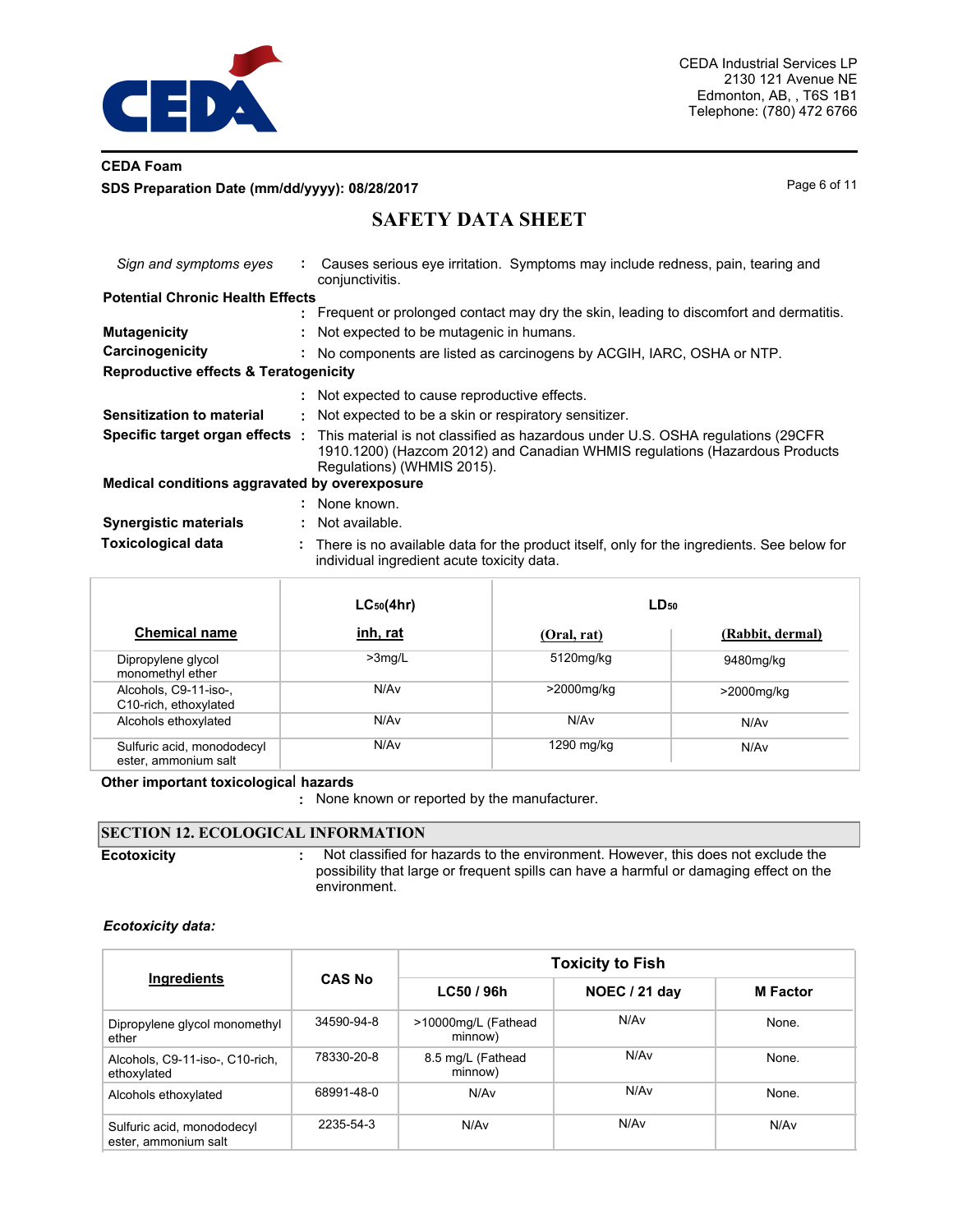

# **CEDA Foam SDS Preparation Date (mm/dd/yyyy): 08/28/2017** Page 7 of 11

# **SAFETY DATA SHEET**

| Ingredients                                        | <b>CAS No</b> | <b>Toxicity to Daphnia</b>  |                         |                 |  |  |  |
|----------------------------------------------------|---------------|-----------------------------|-------------------------|-----------------|--|--|--|
|                                                    |               | EC50 / 48h                  | NOEC / 21 day           | <b>M</b> Factor |  |  |  |
| Dipropylene glycol monomethyl<br>ether             | 34590-94-8    | 1919mg/L (Daphnia<br>magna) | 0.5mg/L (Daphnia magna) | None.           |  |  |  |
| Alcohols, C9-11-iso-, C10-rich,<br>ethoxylated     | 78330-20-8    | 5.3 mg/L (Daphnia<br>magna) | N/Av                    | None.           |  |  |  |
| Alcohols ethoxylated                               | 68991-48-0    | N/Av                        | N/Av                    | None.           |  |  |  |
| Sulfuric acid, monododecyl<br>ester, ammonium salt | 2235-54-3     | N/Av                        | N/Av                    | N/Av            |  |  |  |

| Ingredients                                        | <b>CAS No</b> | <b>Toxicity to Algae</b> |                       |                 |
|----------------------------------------------------|---------------|--------------------------|-----------------------|-----------------|
|                                                    |               | EC50 / 96h or 72h        | NOEC / 96h or 72h     | <b>M</b> Factor |
| Dipropylene glycol monomethyl<br>ether             | 34590-94-8    | >969mg/L (Green algae)   | 969mg/L (Green algae) | None.           |
| Alcohols, C9-11-iso-, C10-rich,<br>ethoxylated     | 78330-20-8    | 1-10mg/L (Green algae)   | N/Av                  | None.           |
| Alcohols ethoxylated                               | 68991-48-0    | N/Av                     | N/Av                  | None.           |
| Sulfuric acid, monododecyl<br>ester, ammonium salt | 2235-54-3     | N/Av                     | N/Av                  | N/Av            |

**Persistence and degradability**

Not available. **:**

### **Bioaccumulation potential :** Not available.

| <b>Components</b>                                                                   | Partition coefficient n-octanol/water (log Kow)            | <b>Bioconcentration factor (BCF)</b> |  |  |  |  |  |
|-------------------------------------------------------------------------------------|------------------------------------------------------------|--------------------------------------|--|--|--|--|--|
| Dipropylene glycol monomethyl<br>ether (CAS 34590-94-8)                             | 0.0061                                                     | $<$ 1                                |  |  |  |  |  |
| Alcohols, C9-11-iso-, C10-rich,<br>ethoxylated (CAS 78330-20-8)                     | N/Av                                                       | N/Av                                 |  |  |  |  |  |
| Alcohols ethoxylated (CAS<br>68991-48-0)                                            | N/Av                                                       | N/Av                                 |  |  |  |  |  |
| Sulfuric acid, monododecyl<br>ester, ammonium salt (CAS<br>2235-54-3)               | 1.6                                                        | $1.5 - 5.3$                          |  |  |  |  |  |
| <b>Mobility in soil</b>                                                             | : High water solubility indicates a high mobility in soil. |                                      |  |  |  |  |  |
| <b>Other Adverse Environmental effects</b>                                          |                                                            |                                      |  |  |  |  |  |
| : No other adverse environmental effects (e.g. ozone depletion, photochemical ozone |                                                            |                                      |  |  |  |  |  |

creation potential, endocrine disruption, global warming potential) are expected from this component.

## **SECTION 13. DISPOSAL CONSIDERATIONS**

| <b>Handling for Disposal</b> | : Collect and reclaim or dispose in sealed containers at licensed waste disposal<br>site. Dispose of contents/container in accordance with<br>local/regional/national/international regulations. |
|------------------------------|--------------------------------------------------------------------------------------------------------------------------------------------------------------------------------------------------|
| <b>Methods of Disposal</b>   | Dispose in accordance with all applicable federal, state, provincial and local<br>regulations.                                                                                                   |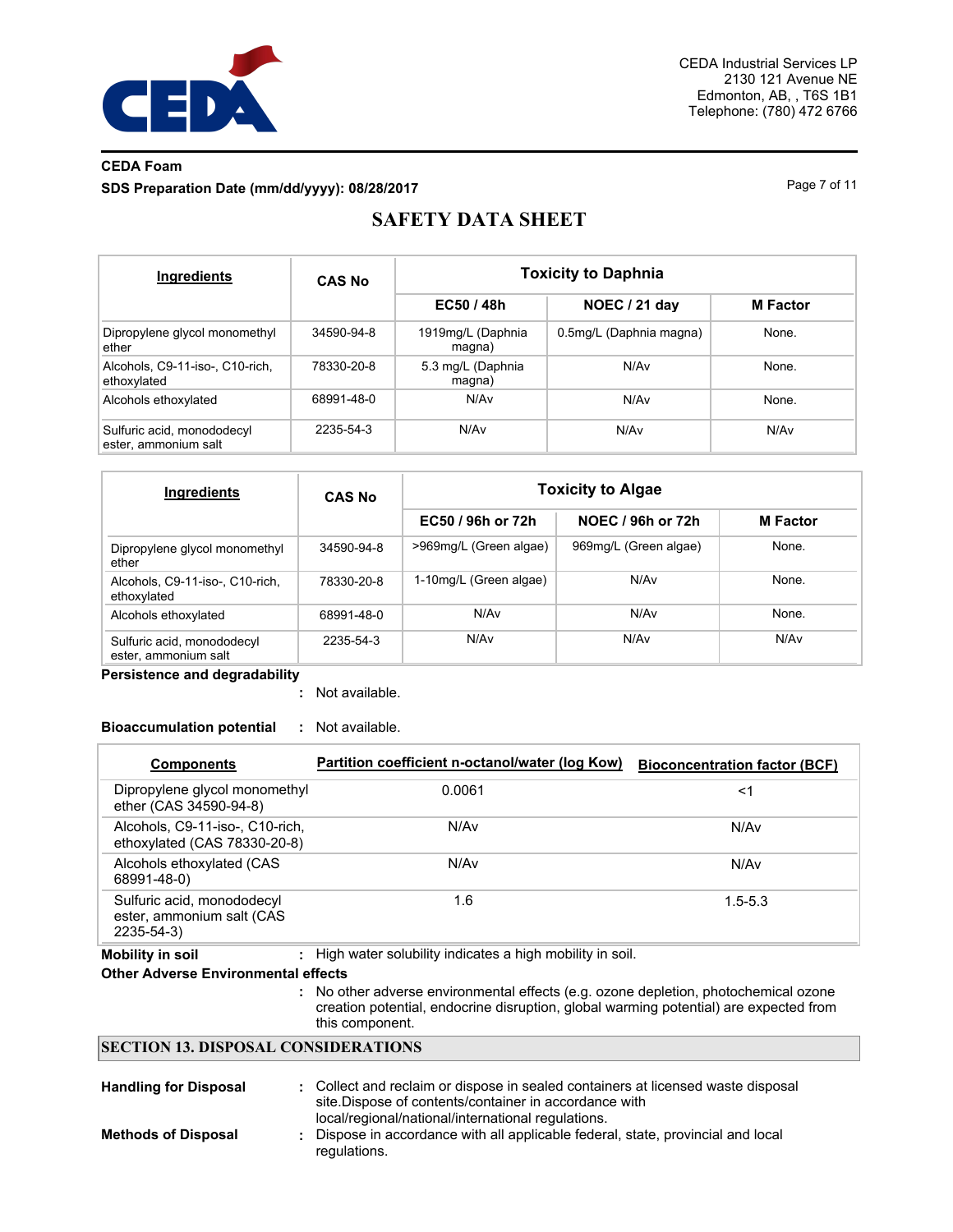

## **CEDA Foam SDS Preparation Date (mm/dd/yyyy): 08/28/2017** Page 8 of 11

# **SAFETY DATA SHEET**

**RCRA :** If this product, as supplied, becomes a waste in the United States, it may meet the criteria of a hazardous waste as defined under RCRA, Title 40 CFR 261. It is the responsibility of the waste generator to determine the proper waste identification and disposal method. For disposal of unused or waste material, check with local, state and federal environmental agencies.

### **SECTION 14. TRANSPORT INFORMATION**

| <b>Regulatory</b><br><b>Information</b>              | <b>UN Number</b>              | UN proper shipping name                                                                                                                                                                                    | <b>Transport</b><br>hazard<br>class(es) | <b>Packing</b><br>Group | Label |
|------------------------------------------------------|-------------------------------|------------------------------------------------------------------------------------------------------------------------------------------------------------------------------------------------------------|-----------------------------------------|-------------------------|-------|
| <b>TDG</b>                                           | None.                         | Not regulated.                                                                                                                                                                                             | not regulated                           | none                    |       |
| <b>TDG</b><br><b>Additional</b><br>information       | None.                         |                                                                                                                                                                                                            |                                         |                         |       |
| 49CFR/DOT                                            | None.                         | Not regulated.                                                                                                                                                                                             | not regulated                           | none                    |       |
| 49CFR/DOT<br><b>Additional</b><br>information        | None.                         |                                                                                                                                                                                                            |                                         |                         |       |
| <b>ICAO/IATA</b>                                     | None.                         | Not regulated.                                                                                                                                                                                             | not regulated                           | none                    |       |
| <b>ICAO/IATA</b><br><b>Additional</b><br>information | None.                         |                                                                                                                                                                                                            |                                         |                         |       |
| <b>IMDG</b>                                          | None.                         | Not regulated.                                                                                                                                                                                             | not regulated                           | none                    |       |
| <b>IMDG</b><br><b>Additional</b><br>information      | None.                         |                                                                                                                                                                                                            |                                         |                         |       |
| <b>Environmental hazards</b>                         | Special precautions for user: | None known or reported by the manufacturer.<br>This substance does not meet the criteria for an environmentally hazardous substance<br>according to the IMDG Code. See ECOLOGICAL INFORMATION, Section 12. |                                         |                         |       |

**Transport in bulk according to Annex II of MARPOL 73/78 and the IBC Code**

**:** Not available.

## **SECTION 15 - REGULATORY INFORMATION**

#### **US Federal Information:**

Components listed below are present on the following U.S. Federal chemical lists: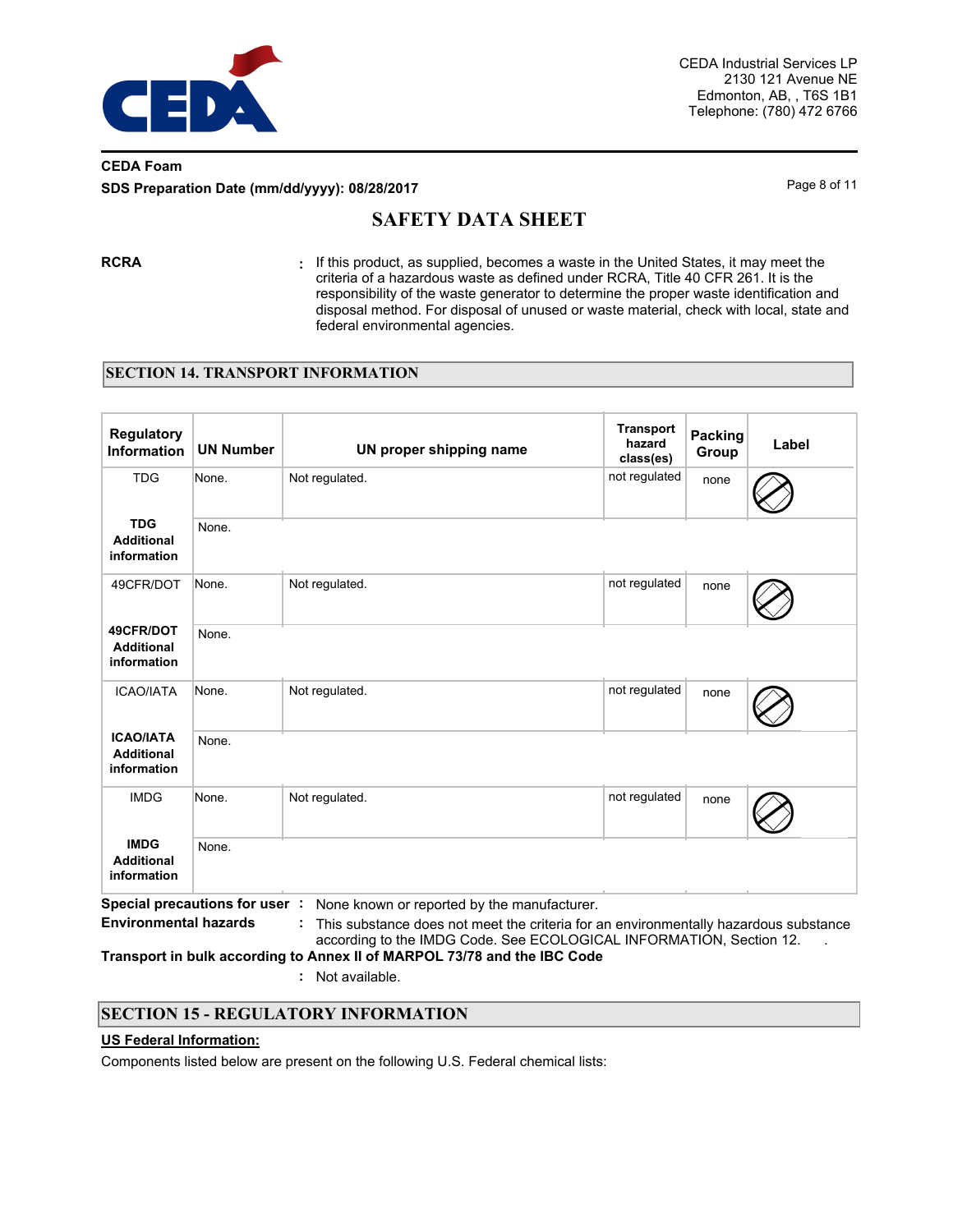

## **CEDA Foam SDS Preparation Date (mm/dd/yyyy): 08/28/2017** Page 9 of 11

|                                                       |            | <b>TSCA</b> | <b>CERCLA</b>                                   | <b>SARA TITLE III:</b><br>Sec. 302,                                      | SARA TITLE III: Sec. 313, 40 CFR<br>372, Specific Toxic Chemical |                             |  |
|-------------------------------------------------------|------------|-------------|-------------------------------------------------|--------------------------------------------------------------------------|------------------------------------------------------------------|-----------------------------|--|
| Ingredients                                           | CAS#       | Inventory   | Reportable<br>Quantity(RQ) (40<br>CFR 117.302): | <b>Extremely</b><br><b>Hazardous</b><br>Substance, 40<br><b>CFR 355:</b> | <b>Toxic Chemical</b>                                            | de minimus<br>Concentration |  |
| Dipropylene glycol<br>monomethyl ether                | 34590-94-8 | Yes         | None.                                           | N/Ap                                                                     | No                                                               | N/Ap                        |  |
| Alcohols, C9-11-iso-.<br>C10-rich, ethoxylated        | 78330-20-8 | Yes         | N/Ap                                            | N/Av                                                                     | No                                                               | N/Ap                        |  |
| Alcohols ethoxylated                                  | 68991-48-0 | Yes         | N/Ap                                            | N/Av                                                                     | No                                                               | N/Ap                        |  |
| Sulfuric acid.<br>monododecyl ester.<br>ammonium salt | 2235-54-3  | Yes         | N/Ap                                            | N/Ap                                                                     | No                                                               | N/Ap                        |  |

# **SAFETY DATA SHEET**

 SARA TITLE III: Sec. 311 and 312, SDS Requirements, 40 CFR 370 Hazard Classes:Eye irritation.Under SARA Sections 311 and 312, the EPA has established threshold quantities for the reporting of hazardous chemicals. The current thresholds are 500 pounds or the threshold planning quantity (TPQ), whichever is lower, for extremely hazardous substances and 10,000 pounds for all other hazardous chemicals.

#### **US State Right to Know Laws:**

The following chemicals are specifically listed by individual States:

| Ingredients                                        | CAS#       | <b>California Proposition 65</b> |                         | <b>State "Right to Know" Lists</b> |     |           |           |     |           |
|----------------------------------------------------|------------|----------------------------------|-------------------------|------------------------------------|-----|-----------|-----------|-----|-----------|
|                                                    |            | Listed                           | <b>Type of Toxicity</b> | CA                                 | МA  | ΜN        | <b>NJ</b> | PA  | <b>RI</b> |
| Dipropylene glycol<br>monomethyl ether             | 34590-94-8 | No                               | N/Ap                    | Yes                                | Yes | Yes       | Yes       | Yes | Yes       |
| Alcohols, C9-11-iso-,<br>C10-rich, ethoxylated     | 78330-20-8 | No                               | N/Ap                    | No                                 | No  | <b>No</b> | No        | No  | No        |
| Alcohols ethoxylated                               | 68991-48-0 | No                               | N/Ap                    | No                                 | No  | No        | No        | No  | No        |
| Sulfuric acid, monododecyl<br>ester, ammonium salt | 2235-54-3  | No                               | N/Ap                    | <b>No</b>                          | No  | <b>No</b> | No        | No  | <b>No</b> |

### **Canadian Information:**

WHMIS information: Refer to Section 2 for a WHMIS Classification for this product. Canadian Environmental Protection Act (CEPA) information: All ingredients listed appear on the Domestic Substances List (DSL).

### **International Information:**

Components listed below are present on the following International Inventory list:

| Ingredients                                           | CAS#       | European<br><b>EINECs</b> | Australia<br><b>AICS</b> | Philippines<br><b>PICCS</b> | <b>Japan ENCS</b> | Korea<br><b>KECI/KECL</b> | China<br><b>IECSC</b> | NewZealand<br><b>IOC</b> |
|-------------------------------------------------------|------------|---------------------------|--------------------------|-----------------------------|-------------------|---------------------------|-----------------------|--------------------------|
| Dipropylene glycol<br>monomethyl ether                | 34590-94-8 | 252-104-2                 | Present                  | Present                     | Present           | Present                   | Present               | Present                  |
| Alcohols, C9-11-iso-,<br>C10-rich, ethoxylated        | 78330-20-8 | N/Av                      | Present                  | Present                     | $(7)-97$          | KE-00451                  | Present               | N/Av                     |
| Alcohols ethoxylated                                  | 68991-48-0 | N/Av                      | Present                  | Present                     | N/A <sub>v</sub>  | KE-13381                  | Present               | N/Av                     |
| Sulfuric acid,<br>monododecyl ester,<br>ammonium salt | 2235-54-3  | 218-793-9                 | Present                  | Present                     | $(2)-1675$        | KE-32630                  | Present               | HSR003730                |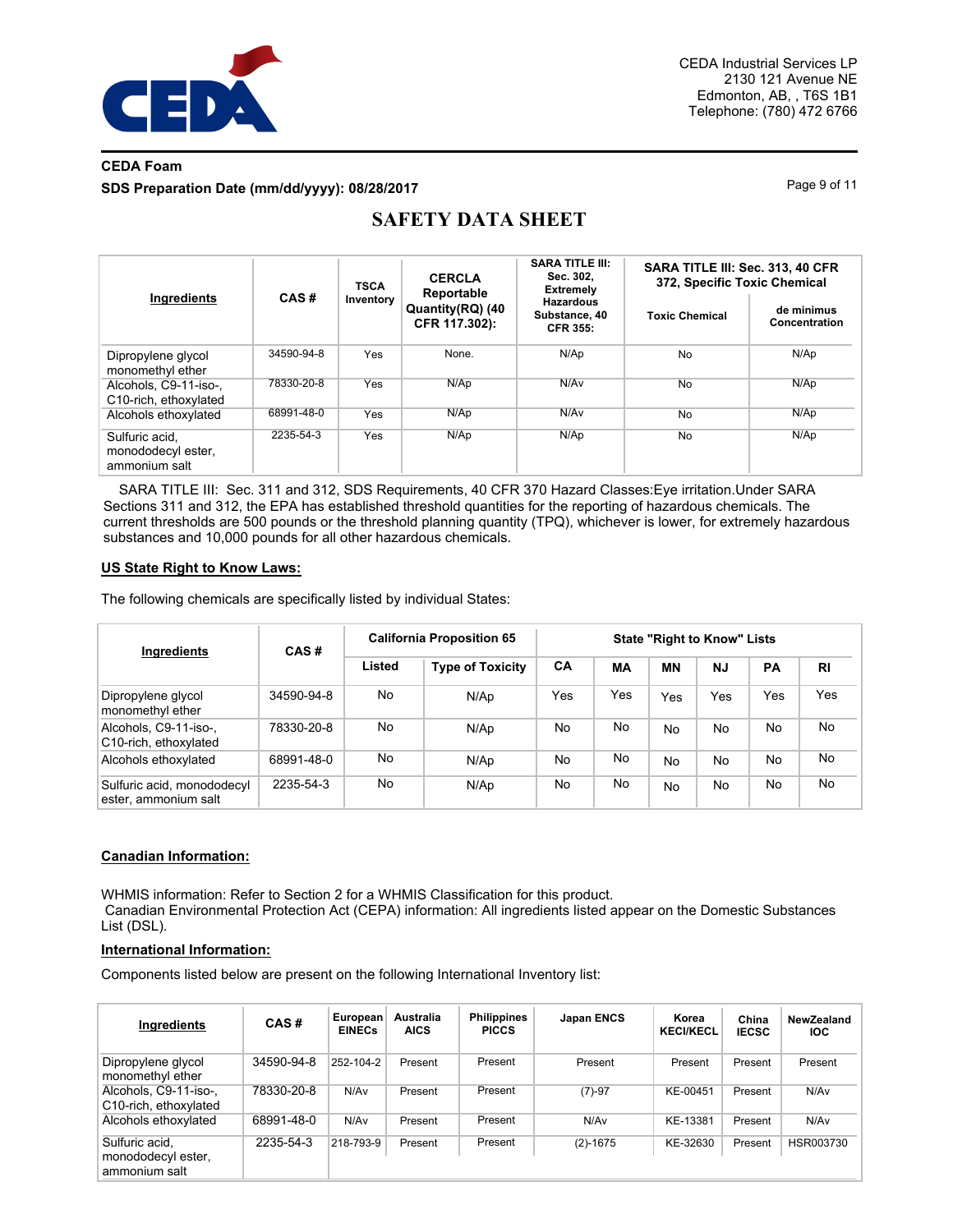

## **CEDA Foam SDS Preparation Date (mm/dd/yyyy): 08/28/2017** Page 10 of 11

# **SAFETY DATA SHEET**

#### ACGIH: American Conference of Governmental Industrial Hygienists CAS: Chemical Abstract Services CERCLA: Comprehensive Environmental Response, Compensation, and Liability Act of 1980 CFR: Code of Federal Regulations CSA: Canadian Standards Association DOT: Department of Transportation EPA: Environmental Protection Agency HMIS: Hazardous Materials Identification System HSDB: Hazardous Substances Data Bank IARC: International Agency for Research on Cancer Inh: Inhalation LC: Lethal Concentration LD: Lethal Dose MN: Minnesota N/Ap: Not Applicable N/Av: Not Available NFPA: National Fire Protection Association NIOSH: National Institute of Occupational Safety and Health NJ: New Jersey NTP: National Toxicology Program OECD: Organisation for Economic Co-operation and Development OSHA: Occupational Safety and Health Administration PA: Pennsylvania PEL: Permissible exposure limit RCRA: Resource Conservation and Recovery Act RI: Rhode Island RTECS: Registry of Toxic Effects of Chemical Substances SARA: Superfund Amendments and Reauthorization Act STEL: Short Term Exposure Limit TLV: Threshold Limit Values TWA: Time Weighted Average WHMIS: Workplace Hazardous Materials Identification System **Legend : SECTION 16. OTHER INFORMATION** 1. ACGIH, Threshold Limit Values for Chemical Substances and Physical Agents & Biological Exposure Indices for 2016 2. International Agency for Research on Cancer Monographs, searched 2017 3. Canadian Centre for Occupational Health and Safety, CCInfoWeb databases, 2017(Chempendium, HSDB and RTECs). 4. Material Safety Data Sheets from manufacturer. 5. US EPA Title III List of Lists - 2017 version. 6. California Proposition 65 List - 2017 version. 7. OECD - The Global Portal to Information on Chemical Substances eChemPortal,2017. **References : Preparation Date (mm/dd/yyyy) :** 08/28/2017 **Other special considerations for handling :** Provide adequate information, instruction and training for operators.